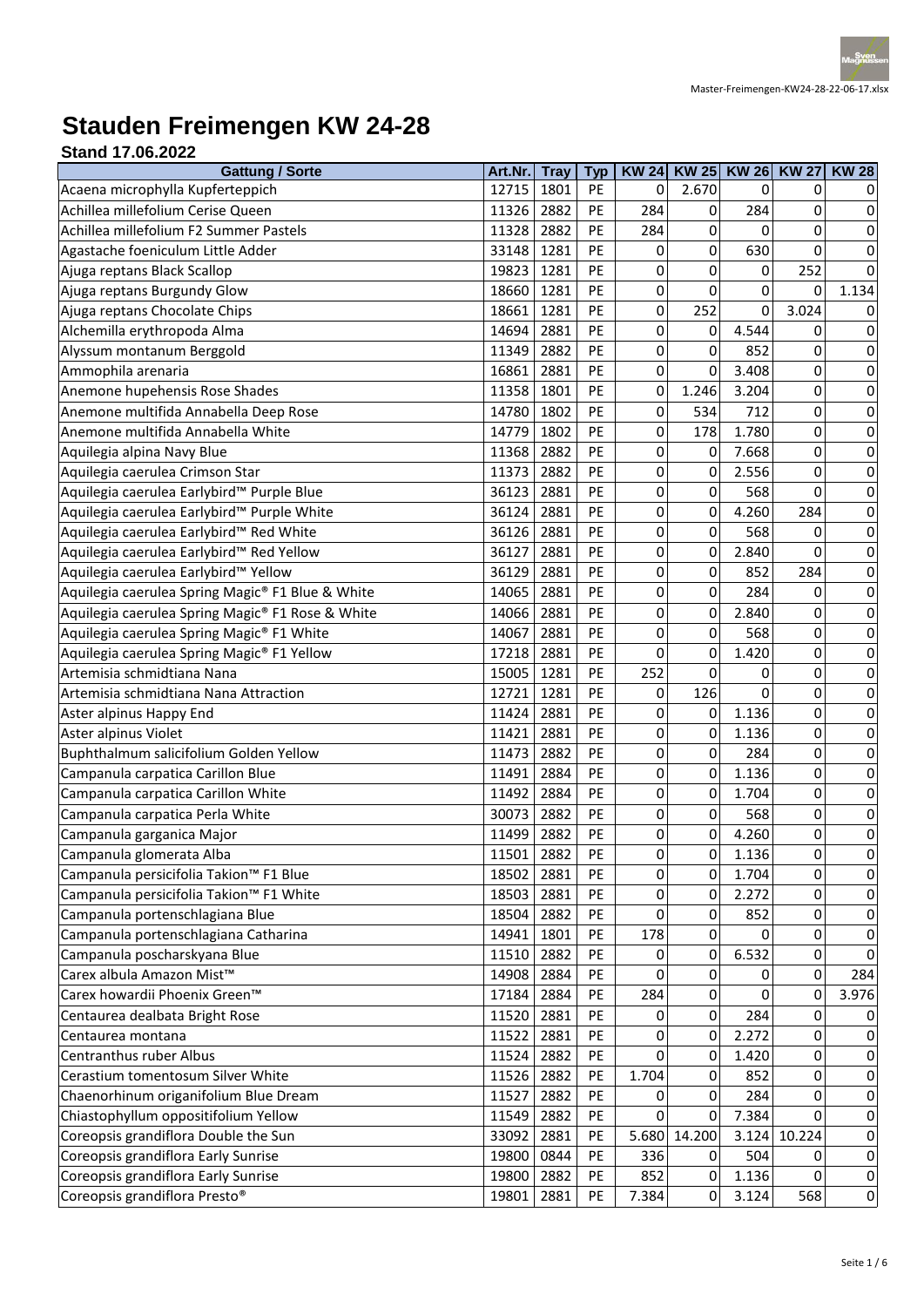

| <b>Gattung / Sorte</b>                                    | Art.Nr. | <b>Tray</b> | <b>Typ</b> | <b>KW 24</b> |        | KW 25 KW 26 | <b>KW 27</b>   | <b>KW 28</b>   |
|-----------------------------------------------------------|---------|-------------|------------|--------------|--------|-------------|----------------|----------------|
| Coreopsis grandiflora Sunfire                             | 19803   | 2881        | PE         | 4.544        | 0      | 1.704       | 0              | 0              |
| Coreopsis grandiflora SunKiss                             | 33095   | 2881        | PE         | 0            | 568    | 0           | 0              | 0              |
| Coreopsis grandiflora UpTick™ Gold & Bronze               | 35560   | 1281        | PE         | 1.008        | 0      | 1.386       | 0              | 0              |
| Coreopsis grandiflora UpTick™ Yellow & Red                | 35561   | 1281        | PE         | 882          | 0      | 126         | 0              | 0              |
| Coreopsis lanceolata Sterntaler                           | 11564   | 2882        | PE         | 0            | 0      | 1.420       | 0              | 0              |
| Coreopsis verticillata Zagreb                             | 12927   | 1801        | PE         | 0            | 0      | 1.246       | $\overline{0}$ | 0              |
| Cortaderia selloana Rose Plume                            | 11281   | 2882        | PE         | 284          | 0      | 15.336      | 0              | 0              |
| Cortaderia selloana White Plume                           | 11280   | 2882        | PE         | 0            | 0      | 2.840       | 0              | 0              |
| Delosperma cooperi Table Mountain                         | 15694   | 2881        | PE         | 284          | 0      | 0           | 0              | $\pmb{0}$      |
| Delphinium cultorum F1 Delphinity Blue                    | 17417   | 2881        | <b>PE</b>  | 0            | 0      | 284         | 0              | $\mathbf 0$    |
| Delphinium cultorum Magic Fountain Dark Blue Black Bee    | 11594   | 2882        | PE         | 0            | 0      | 852         | 0              | 0              |
| Delphinium cultorum Magic Fountain Dark Blue White Bee    | 11595   | 2882        | PE         | 5.112        | 284    | 852         | 0              | 0              |
| Delphinium cultorum Magic Fountain Deep Rose White Bee    | 11597   | 2882        | PE         | 0            | 0      | 568         | 0              | $\mathbf 0$    |
| Delphinium cultorum Magic Fountain Sky Blue White Bee     | 11599   | 2882        | PE         | 0            | 0      | 284         | 0              | $\pmb{0}$      |
| Delphinium cultorum Magic Fountain White                  | 11598   | 2882        | PE         | 0            | 0      | 568         | 0              | $\mathbf 0$    |
| Delphinium cultorum Magic Fountain White Dark Bee         | 11601   | 2882        | PE         | 0            | 0      | 568         | 0              | 0              |
| Delphinium cultorum Pacific Giants Black Knight           | 11582   | 2882        | PE         | 0            | 0      | 284         | 0              | 0              |
| Delphinium cultorum Pacific Giants Blue Bird              | 11583   | 2882        | PE         | 0            | 0      | 1.136       | 0              | 0              |
| Delphinium cultorum Pacific Giants Galahad                | 11586   | 2882        | PE         | 0            | 0      | 568         | 0              | $\pmb{0}$      |
| Delphinium grandiflorum Ocean Tiara Blue                  | 30181   | 2882        | PE         | 284          | 0      | 0           | 0              | $\mathbf 0$    |
| Dianthus caryophyllus Dinetta Purple                      | 31521   | 1801        | PE         | 2.136        | 0      | 534         | 0              | 0              |
| Dianthus caryophyllus Dinetta Soft Pink                   | 31522   | 1801        | PE         | 2.136        | 0      | 712         | 0              | 0              |
| Dianthus deltoides Leuchtfunk                             | 11637   | 2882        | PE         | 0            | 0      | 1.136       | 0              | $\mathbf 0$    |
| Dianthus x barbatus Barbarini® F1 Formular Mix            | 18520   | 2881        | PE         | 0            | 0      | 1.420       | 0              | $\pmb{0}$      |
| Digitalis purpurea Alba                                   | 11658   | 2881        | PE         | 0            | 0      | 284         | 0              | $\mathbf 0$    |
| Digitalis purpurea Panther                                | 35619   | 1801        | PE         | 2.136        | 178    | 1.068       | 0              | 0              |
| Doronicum orientale Little Leo                            | 11663   | 2881        | PE         | 0            | 0      | 1.704       | 0              | 0              |
| Echinacea hybrida Cheyenne Spirit                         | 19448   | 2881        | PE         | 3.692        | 0      | 2.272       | 0              | 0              |
| Echinacea purpurea Bright Rose                            | 11667   | 2881        | PE         | 568          | 0      | 3.692       | 0              | 0              |
| Echinacea purpurea Doubledecker                           | 15112   | 2881        | PE         | 0            | 0      | 7.100       | 0              | 0              |
| Echinacea purpurea Green Twister                          | 35625   | 2881        | PE         | 0            | 1.420  | 7.668       | 0              | $\overline{0}$ |
| Echinacea purpurea Lakota™ Orange                         | 37030   | 0841        | <b>PE</b>  | 168          | 0      | 0           | 0              | $\pmb{0}$      |
| Echinacea purpurea Lakota™ Orange                         | 37030   | 1801        | PE         | 0            | 1.424  | 1.780       | 0              | 0              |
| Echinacea purpurea Lakota™ Red                            | 35612   | 1801        | PE         | 0            | 1.246  | 1.424       | 0              | 0              |
| Echinacea purpurea Lakota™ Yellow                         | 37012   | 1801        | PE         | 0            | 0      | 178         | 0              | 0              |
| Echinacea purpurea Magnus                                 | 11669   | 2881        | PE         | 0            | 0      | 7.384       | 0              | 0              |
| Echinacea purpurea Sombrero <sup>®</sup> Blanco           | 34020   | 0841        | PE         | 1.092        | 0      | 0           | 0              | 1.680          |
| Echinacea purpurea Sombrero® Compact Yellow               | 36514   | 0841        | PE         | 0            | 84     | 0           | 0              | 0              |
| Echinacea purpurea Sombrero <sup>®</sup> Double Cranberry | 20355   | 0841        | PE         | 168          | 0      | $\mathbf 0$ | 0              | 420            |
| Echinacea purpurea Sombrero® Lemon Yellow Impr.           | 34819   | 0841        | PE         | 2.436        | 1.512  | $\mathbf 0$ | 0              | 2.520          |
| Echinacea purpurea Sombrero <sup>®</sup> Rose             | 36997   | 0841        | PE         | 3.108        | 84     | $\mathbf 0$ | 0              | 1.512          |
| Echinacea purpurea Sombrero <sup>®</sup> Salsa Red        | 19004   | 0841        | <b>PE</b>  | 1.512        | 252    | $\mathbf 0$ | 0              | 2.688          |
| Echinacea purpurea Sombrero <sup>®</sup> Sangrita         | 34820   | 0841        | PE         | 1.596        | 1.092  | 0           | 0              | 1.260          |
| Echinacea purpurea Sombrero® Special Halo Yellow Red      | 37123   | 0841        | PE         | 0            | 756    | $\mathbf 0$ | 0              | 1.092          |
| Echinacea purpurea Sombrero® Special White Purple         | 37122   | 0841        | PE         | 0            | 1.932  | $\mathbf 0$ | 0              | 1.932          |
| Echinacea purpurea Sombrero® Special Yellow Red Impr.     | 37882   | 0841        | PE         | 0            | 0      | $\mathbf 0$ | 0              | 2.268          |
| Echinacea purpurea Sombrero <sup>®</sup> Tres Amigos      | 36395   | 0841        | <b>PE</b>  | 0            | 252    | 0           | 0              | 0              |
| Echinops ritro                                            | 11672   | 2881        | PE         | 0            | 0      | 1.988       | 0              | 0              |
| Euphorbia amygdaloides Ascot Rainbow                      | 17154   | 1281        | PE         | 1.134        | 4.662  | 0           | 0              | 0              |
| Euphorbia amygdaloides Purpurea                           | 12737   | 1281        | PE         | 2.898        | 0      | 0           | 0              | $\pmb{0}$      |
| Euphorbia myrsinites                                      | 11703   | 2882        | <b>PE</b>  | 0            | 0      | 1.704       | 0              | 0              |
| Festuca valesiaca Glaucantha                              | 11292   | 2883        | PE         | 7.384        | 18.176 | 0           | 0              | 0              |
| Fragaria vesca Alexandria                                 | 11706   | 2882        | PE         | 852          | 0      | 0           | 0              | $\pmb{0}$      |
| Gaillardia aristata Burgunder                             | 11708   | 2881        | <b>PE</b>  | 0            | 0      | 3.976       | 0              | $\pmb{0}$      |

Seite 2 / 6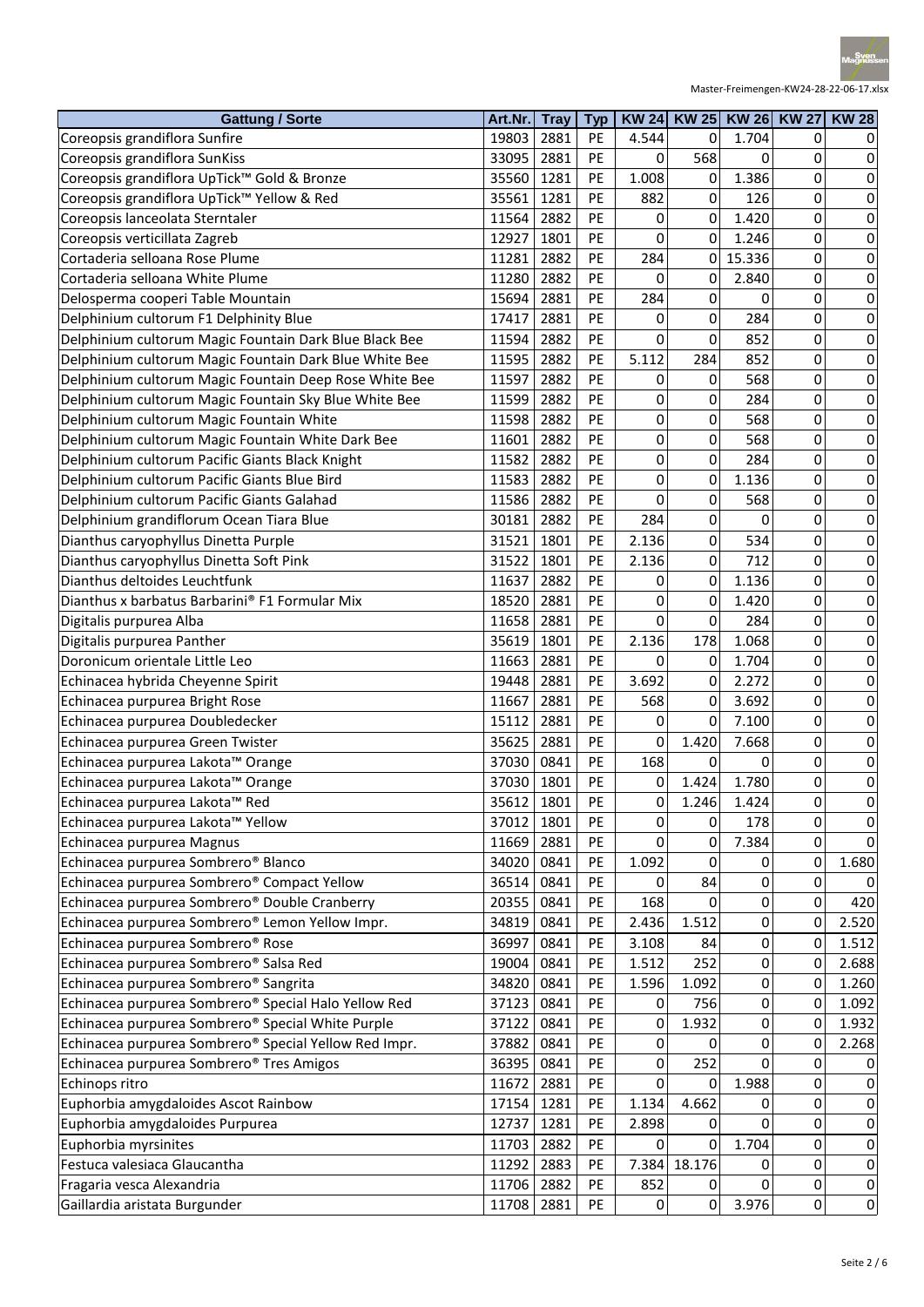

| 2881<br>0<br>5.112<br>0<br>11709<br>PE<br>0<br>0<br>2881<br>PE<br>0<br>0<br>0<br>33096<br>0<br>1.136<br>2881<br>PE<br>0<br>0<br>0<br>17418<br>0<br>1.136<br>PE<br>852<br>2881<br>0<br>0<br>$\pmb{0}$<br>19449<br>0<br>PE<br>1801<br>0<br>534<br>0<br>19404<br>0<br>0<br>534<br>19754<br>1801<br>PE<br>0<br>0<br>0<br>0<br>1801<br>PE<br>4.806<br>0<br>0<br>$\pmb{0}$<br>12742<br>0<br>2882<br>PE<br>$\pmb{0}$<br>11723<br>0<br>284<br>0<br>0<br>2882<br>PE<br>11722<br>0<br>0<br>852<br>0<br>$\pmb{0}$<br>PE<br>2881<br>0<br>2.556<br>0<br>$\pmb{0}$<br>19263<br>0<br>0<br>2882<br>PE<br>0<br>2.556<br>0<br>17329<br>0<br>$\pmb{0}$<br>2882<br>PE<br>0<br>18527<br>0<br>0<br>852<br>14789<br>2882<br>PE<br>0<br>0<br>1.136<br>0<br>0<br>PE<br>2882<br>1.136<br>0<br>$\pmb{0}$<br>14790<br>0<br>0<br>852<br>2881<br>PE<br>0<br>0<br>$\pmb{0}$<br>11733<br>0<br>12746<br>1801<br>PE<br>0<br>356<br>356<br>0<br>0<br>1801<br>PE<br>0<br>178<br>0<br>0<br>12744<br>178<br>PE<br>2.670<br>356<br>12923<br>1801<br>712<br>0<br>0<br>PE<br>13257<br>1801<br>712<br>14.774<br>9.790<br>0<br>0<br>Heuchera sanguinea Leuchtkäfer<br>1802<br>PE<br>534<br>11746<br>1.602<br>0<br>0<br>0<br>0<br>Heuchera sanguinea Ruby Bells<br>14710<br>1802<br>PE<br>0<br>356<br>$\pmb{0}$<br>0<br>Heuchera villosa Big Top™ Caramel Apple<br>0841<br>PE<br>1.008<br>0<br>$\pmb{0}$<br>37941<br>0<br>0<br>Heuchera villosa Carnival Burgundy Blast<br>0841<br>37883<br>PE<br>1.092<br>0<br>0<br>0<br>0<br>$\mathbf 0$<br>37942<br>0841<br>PE<br>756<br>0<br>0<br>$\pmb{0}$<br>$\mathbf 0$<br>Heuchera villosa Carnival Coffee Bean<br>0841<br>PE<br>0<br>0<br>34026<br>1.176<br>0<br>$\mathbf 0$<br>$\overline{0}$<br>Heuchera villosa Carnival Watermelon<br>34033<br>0841<br>PE<br>252<br>0<br>0<br>2.136<br>1801<br>PE<br>0<br>$\mathbf 0$<br>0<br>Hypericum calycinum Rose of Sharon<br>11755<br>0<br>Iberis sempervirens Snowflake<br>0<br>12749<br>1801<br>PE<br>1.246<br>0<br>0<br>0<br>PE<br>2.556<br>2882<br>0<br>Iberis sempervirens Whiteout<br>30309<br>0<br>0<br>0<br>0<br>Jasione laevis Blue Light<br>2882<br>PE<br>1.988<br>0<br>11772<br>0<br>0<br>Kniphofia uvaria Flamenco<br>2881<br>$\overline{0}$<br>11776<br>PE<br>0<br>2.272<br>0<br>0<br>2882<br>$\Omega$<br>0<br>$\pmb{0}$<br>Kniphofia uvaria Royal Castle<br>11774<br><b>PE</b><br>0<br>1.704<br>Koeleria glauca Coolio <sup>™</sup><br>2884<br><b>PE</b><br>0<br>852<br>0<br>284<br>11295<br>1.704<br>Lavandula angustifolia Ardèche® Blue<br>1803<br><b>PE</b><br>0<br>3.916<br>9.968<br>31145<br>6.764<br>0<br>Lavandula angustifolia Ardèche® Blue<br>2882<br>PE<br>31145<br>1.988<br>2.272<br>0<br>0<br>0<br>Lavandula angustifolia Dwarf Blue<br>12928 1801Pl<br>PE<br>0<br>890<br>0<br>0<br>0<br>Lavandula angustifolia Hidcote Compact<br>0<br>0<br>18276<br>2883<br><b>PE</b><br>0<br>7.952<br>0<br>Lavandula angustifolia Rosea<br>12752 1801PI<br>0<br>1.424<br>0<br>2.670<br>PE<br>0<br>Lavandula angustifolia Spear Blue<br>1802<br>PE<br>0<br>4.806<br>2.492<br>0<br>33100<br>712<br>Lavandula angustifolia Spear Blue<br>2882<br>33100<br>PE<br>284<br>0<br>0<br>0<br>0<br>Lavandula angustifolia SuperBlue<br>32787 1801Pl<br>1.602<br>0<br>PE<br>$\mathbf 0$<br>356<br>0<br>Lavandula angustifolia Valence Dark Violet<br>1803<br>0<br>0<br>32215<br><b>PE</b><br>0<br>1.068<br>356<br>Lavandula angustifolia Valence Dark Violet<br>32215<br>2882<br>1.988<br>13.064<br>0<br>0<br>PE<br>0<br>Lavandula stoechas Lavinnova™ Purple Supreme<br>1281<br>PE<br>0<br>36560<br>126<br>0<br>0<br>0<br>Leontopodium alpinum<br>2882<br>6.532<br>$\pmb{0}$<br>11787<br>PE<br>0<br>0<br>0<br>Leucanthemum maximum Banana Cream Yellow<br>5.292<br>0<br>18825<br>1281<br>PE<br>0<br>0<br>0<br>2881<br><b>PE</b><br>0<br>$\pmb{0}$<br>Leucanthemum maximum F1 Madonna<br>33102<br>0<br>0<br>2.840<br>Leucanthemum maximum Silver Princess<br>2881<br>1.704<br>0<br>0<br>11554<br>PE<br>0<br>0<br>11791<br>2881<br>PE<br>1.988<br>0<br>284<br>Liatris spicata Floristan® Violet<br>0<br>0<br>Ligularia przewalskii<br>PE<br>1801<br>2.136<br>0<br>10002<br>0<br>0<br>0<br>Lobelia speciosa Starship™ F1 Blue<br>2881<br>2.272<br>35525<br>PE<br>0<br>0<br>0<br>0<br>Lobelia speciosa Starship™ F1 Rose<br>2881<br>0<br>$\pmb{0}$<br>32760<br><b>PE</b><br>0<br>284<br>0 | <b>Gattung / Sorte</b>                    | Art.Nr. | <b>Tray</b> | <b>Typ</b> |       | <b>KW 24 KW 25</b> | <b>KW 26</b> | <b>KW 27</b> | <b>KW 28</b> |
|-----------------------------------------------------------------------------------------------------------------------------------------------------------------------------------------------------------------------------------------------------------------------------------------------------------------------------------------------------------------------------------------------------------------------------------------------------------------------------------------------------------------------------------------------------------------------------------------------------------------------------------------------------------------------------------------------------------------------------------------------------------------------------------------------------------------------------------------------------------------------------------------------------------------------------------------------------------------------------------------------------------------------------------------------------------------------------------------------------------------------------------------------------------------------------------------------------------------------------------------------------------------------------------------------------------------------------------------------------------------------------------------------------------------------------------------------------------------------------------------------------------------------------------------------------------------------------------------------------------------------------------------------------------------------------------------------------------------------------------------------------------------------------------------------------------------------------------------------------------------------------------------------------------------------------------------------------------------------------------------------------------------------------------------------------------------------------------------------------------------------------------------------------------------------------------------------------------------------------------------------------------------------------------------------------------------------------------------------------------------------------------------------------------------------------------------------------------------------------------------------------------------------------------------------------------------------------------------------------------------------------------------------------------------------------------------------------------------------------------------------------------------------------------------------------------------------------------------------------------------------------------------------------------------------------------------------------------------------------------------------------------------------------------------------------------------------------------------------------------------------------------------------------------------------------------------------------------------------------------------------------------------------------------------------------------------------------------------------------------------------------------------------------------------------------------------------------------------------------------------------------------------------------------------------------------------------------------------------------------------------------------------------------------------------------------------------------------------------------------------------------------------------------------------------------------------------------------------------------------------------------------------------------------------------------------------------------------------------------------------------------------------------------------------------------------------------------------------------------------------------------------------------------------------------------------------------------------------------------------------------------------------------------------------------------------------------------------|-------------------------------------------|---------|-------------|------------|-------|--------------------|--------------|--------------|--------------|
|                                                                                                                                                                                                                                                                                                                                                                                                                                                                                                                                                                                                                                                                                                                                                                                                                                                                                                                                                                                                                                                                                                                                                                                                                                                                                                                                                                                                                                                                                                                                                                                                                                                                                                                                                                                                                                                                                                                                                                                                                                                                                                                                                                                                                                                                                                                                                                                                                                                                                                                                                                                                                                                                                                                                                                                                                                                                                                                                                                                                                                                                                                                                                                                                                                                                                                                                                                                                                                                                                                                                                                                                                                                                                                                                                                                                                                                                                                                                                                                                                                                                                                                                                                                                                                                                                                                                   | Gaillardia aristata Kobold (Goblin)       |         |             |            |       |                    |              |              |              |
|                                                                                                                                                                                                                                                                                                                                                                                                                                                                                                                                                                                                                                                                                                                                                                                                                                                                                                                                                                                                                                                                                                                                                                                                                                                                                                                                                                                                                                                                                                                                                                                                                                                                                                                                                                                                                                                                                                                                                                                                                                                                                                                                                                                                                                                                                                                                                                                                                                                                                                                                                                                                                                                                                                                                                                                                                                                                                                                                                                                                                                                                                                                                                                                                                                                                                                                                                                                                                                                                                                                                                                                                                                                                                                                                                                                                                                                                                                                                                                                                                                                                                                                                                                                                                                                                                                                                   | Gaillardia aristata Mesa™ Red             |         |             |            |       |                    |              |              |              |
|                                                                                                                                                                                                                                                                                                                                                                                                                                                                                                                                                                                                                                                                                                                                                                                                                                                                                                                                                                                                                                                                                                                                                                                                                                                                                                                                                                                                                                                                                                                                                                                                                                                                                                                                                                                                                                                                                                                                                                                                                                                                                                                                                                                                                                                                                                                                                                                                                                                                                                                                                                                                                                                                                                                                                                                                                                                                                                                                                                                                                                                                                                                                                                                                                                                                                                                                                                                                                                                                                                                                                                                                                                                                                                                                                                                                                                                                                                                                                                                                                                                                                                                                                                                                                                                                                                                                   | Gaillardia aristata Mesa™ Yellow          |         |             |            |       |                    |              |              |              |
|                                                                                                                                                                                                                                                                                                                                                                                                                                                                                                                                                                                                                                                                                                                                                                                                                                                                                                                                                                                                                                                                                                                                                                                                                                                                                                                                                                                                                                                                                                                                                                                                                                                                                                                                                                                                                                                                                                                                                                                                                                                                                                                                                                                                                                                                                                                                                                                                                                                                                                                                                                                                                                                                                                                                                                                                                                                                                                                                                                                                                                                                                                                                                                                                                                                                                                                                                                                                                                                                                                                                                                                                                                                                                                                                                                                                                                                                                                                                                                                                                                                                                                                                                                                                                                                                                                                                   | Gaura lindheimeri Elurra                  |         |             |            |       |                    |              |              |              |
|                                                                                                                                                                                                                                                                                                                                                                                                                                                                                                                                                                                                                                                                                                                                                                                                                                                                                                                                                                                                                                                                                                                                                                                                                                                                                                                                                                                                                                                                                                                                                                                                                                                                                                                                                                                                                                                                                                                                                                                                                                                                                                                                                                                                                                                                                                                                                                                                                                                                                                                                                                                                                                                                                                                                                                                                                                                                                                                                                                                                                                                                                                                                                                                                                                                                                                                                                                                                                                                                                                                                                                                                                                                                                                                                                                                                                                                                                                                                                                                                                                                                                                                                                                                                                                                                                                                                   | Gaura lindheimeri Gaudi® Rose             |         |             |            |       |                    |              |              |              |
|                                                                                                                                                                                                                                                                                                                                                                                                                                                                                                                                                                                                                                                                                                                                                                                                                                                                                                                                                                                                                                                                                                                                                                                                                                                                                                                                                                                                                                                                                                                                                                                                                                                                                                                                                                                                                                                                                                                                                                                                                                                                                                                                                                                                                                                                                                                                                                                                                                                                                                                                                                                                                                                                                                                                                                                                                                                                                                                                                                                                                                                                                                                                                                                                                                                                                                                                                                                                                                                                                                                                                                                                                                                                                                                                                                                                                                                                                                                                                                                                                                                                                                                                                                                                                                                                                                                                   | Gaura lindheimeri Siskiyou Pink           |         |             |            |       |                    |              |              |              |
|                                                                                                                                                                                                                                                                                                                                                                                                                                                                                                                                                                                                                                                                                                                                                                                                                                                                                                                                                                                                                                                                                                                                                                                                                                                                                                                                                                                                                                                                                                                                                                                                                                                                                                                                                                                                                                                                                                                                                                                                                                                                                                                                                                                                                                                                                                                                                                                                                                                                                                                                                                                                                                                                                                                                                                                                                                                                                                                                                                                                                                                                                                                                                                                                                                                                                                                                                                                                                                                                                                                                                                                                                                                                                                                                                                                                                                                                                                                                                                                                                                                                                                                                                                                                                                                                                                                                   | Gaura lindheimeri Whirling Butterflies    |         |             |            |       |                    |              |              |              |
|                                                                                                                                                                                                                                                                                                                                                                                                                                                                                                                                                                                                                                                                                                                                                                                                                                                                                                                                                                                                                                                                                                                                                                                                                                                                                                                                                                                                                                                                                                                                                                                                                                                                                                                                                                                                                                                                                                                                                                                                                                                                                                                                                                                                                                                                                                                                                                                                                                                                                                                                                                                                                                                                                                                                                                                                                                                                                                                                                                                                                                                                                                                                                                                                                                                                                                                                                                                                                                                                                                                                                                                                                                                                                                                                                                                                                                                                                                                                                                                                                                                                                                                                                                                                                                                                                                                                   | Geum chiloense Lady Stratheden (Goldball) |         |             |            |       |                    |              |              |              |
|                                                                                                                                                                                                                                                                                                                                                                                                                                                                                                                                                                                                                                                                                                                                                                                                                                                                                                                                                                                                                                                                                                                                                                                                                                                                                                                                                                                                                                                                                                                                                                                                                                                                                                                                                                                                                                                                                                                                                                                                                                                                                                                                                                                                                                                                                                                                                                                                                                                                                                                                                                                                                                                                                                                                                                                                                                                                                                                                                                                                                                                                                                                                                                                                                                                                                                                                                                                                                                                                                                                                                                                                                                                                                                                                                                                                                                                                                                                                                                                                                                                                                                                                                                                                                                                                                                                                   | Geum chiloense Mrs. Bradshaw (Feuerball)  |         |             |            |       |                    |              |              |              |
|                                                                                                                                                                                                                                                                                                                                                                                                                                                                                                                                                                                                                                                                                                                                                                                                                                                                                                                                                                                                                                                                                                                                                                                                                                                                                                                                                                                                                                                                                                                                                                                                                                                                                                                                                                                                                                                                                                                                                                                                                                                                                                                                                                                                                                                                                                                                                                                                                                                                                                                                                                                                                                                                                                                                                                                                                                                                                                                                                                                                                                                                                                                                                                                                                                                                                                                                                                                                                                                                                                                                                                                                                                                                                                                                                                                                                                                                                                                                                                                                                                                                                                                                                                                                                                                                                                                                   | Geum coccineum Borisii                    |         |             |            |       |                    |              |              |              |
|                                                                                                                                                                                                                                                                                                                                                                                                                                                                                                                                                                                                                                                                                                                                                                                                                                                                                                                                                                                                                                                                                                                                                                                                                                                                                                                                                                                                                                                                                                                                                                                                                                                                                                                                                                                                                                                                                                                                                                                                                                                                                                                                                                                                                                                                                                                                                                                                                                                                                                                                                                                                                                                                                                                                                                                                                                                                                                                                                                                                                                                                                                                                                                                                                                                                                                                                                                                                                                                                                                                                                                                                                                                                                                                                                                                                                                                                                                                                                                                                                                                                                                                                                                                                                                                                                                                                   | Gypsophila cerastioides White             |         |             |            |       |                    |              |              |              |
|                                                                                                                                                                                                                                                                                                                                                                                                                                                                                                                                                                                                                                                                                                                                                                                                                                                                                                                                                                                                                                                                                                                                                                                                                                                                                                                                                                                                                                                                                                                                                                                                                                                                                                                                                                                                                                                                                                                                                                                                                                                                                                                                                                                                                                                                                                                                                                                                                                                                                                                                                                                                                                                                                                                                                                                                                                                                                                                                                                                                                                                                                                                                                                                                                                                                                                                                                                                                                                                                                                                                                                                                                                                                                                                                                                                                                                                                                                                                                                                                                                                                                                                                                                                                                                                                                                                                   | Gypsophila repens Filou White             |         |             |            |       |                    |              |              |              |
|                                                                                                                                                                                                                                                                                                                                                                                                                                                                                                                                                                                                                                                                                                                                                                                                                                                                                                                                                                                                                                                                                                                                                                                                                                                                                                                                                                                                                                                                                                                                                                                                                                                                                                                                                                                                                                                                                                                                                                                                                                                                                                                                                                                                                                                                                                                                                                                                                                                                                                                                                                                                                                                                                                                                                                                                                                                                                                                                                                                                                                                                                                                                                                                                                                                                                                                                                                                                                                                                                                                                                                                                                                                                                                                                                                                                                                                                                                                                                                                                                                                                                                                                                                                                                                                                                                                                   | Helenium autumnale Helena Gold            |         |             |            |       |                    |              |              |              |
|                                                                                                                                                                                                                                                                                                                                                                                                                                                                                                                                                                                                                                                                                                                                                                                                                                                                                                                                                                                                                                                                                                                                                                                                                                                                                                                                                                                                                                                                                                                                                                                                                                                                                                                                                                                                                                                                                                                                                                                                                                                                                                                                                                                                                                                                                                                                                                                                                                                                                                                                                                                                                                                                                                                                                                                                                                                                                                                                                                                                                                                                                                                                                                                                                                                                                                                                                                                                                                                                                                                                                                                                                                                                                                                                                                                                                                                                                                                                                                                                                                                                                                                                                                                                                                                                                                                                   | Helenium autumnale Helena Red Shades      |         |             |            |       |                    |              |              |              |
|                                                                                                                                                                                                                                                                                                                                                                                                                                                                                                                                                                                                                                                                                                                                                                                                                                                                                                                                                                                                                                                                                                                                                                                                                                                                                                                                                                                                                                                                                                                                                                                                                                                                                                                                                                                                                                                                                                                                                                                                                                                                                                                                                                                                                                                                                                                                                                                                                                                                                                                                                                                                                                                                                                                                                                                                                                                                                                                                                                                                                                                                                                                                                                                                                                                                                                                                                                                                                                                                                                                                                                                                                                                                                                                                                                                                                                                                                                                                                                                                                                                                                                                                                                                                                                                                                                                                   | Helenium hoopesii                         |         |             |            |       |                    |              |              |              |
|                                                                                                                                                                                                                                                                                                                                                                                                                                                                                                                                                                                                                                                                                                                                                                                                                                                                                                                                                                                                                                                                                                                                                                                                                                                                                                                                                                                                                                                                                                                                                                                                                                                                                                                                                                                                                                                                                                                                                                                                                                                                                                                                                                                                                                                                                                                                                                                                                                                                                                                                                                                                                                                                                                                                                                                                                                                                                                                                                                                                                                                                                                                                                                                                                                                                                                                                                                                                                                                                                                                                                                                                                                                                                                                                                                                                                                                                                                                                                                                                                                                                                                                                                                                                                                                                                                                                   | Helianthemum nummularium Lawrensons Pink  |         |             |            |       |                    |              |              |              |
|                                                                                                                                                                                                                                                                                                                                                                                                                                                                                                                                                                                                                                                                                                                                                                                                                                                                                                                                                                                                                                                                                                                                                                                                                                                                                                                                                                                                                                                                                                                                                                                                                                                                                                                                                                                                                                                                                                                                                                                                                                                                                                                                                                                                                                                                                                                                                                                                                                                                                                                                                                                                                                                                                                                                                                                                                                                                                                                                                                                                                                                                                                                                                                                                                                                                                                                                                                                                                                                                                                                                                                                                                                                                                                                                                                                                                                                                                                                                                                                                                                                                                                                                                                                                                                                                                                                                   | Helianthemum nummularium Queen Cerise     |         |             |            |       |                    |              |              |              |
|                                                                                                                                                                                                                                                                                                                                                                                                                                                                                                                                                                                                                                                                                                                                                                                                                                                                                                                                                                                                                                                                                                                                                                                                                                                                                                                                                                                                                                                                                                                                                                                                                                                                                                                                                                                                                                                                                                                                                                                                                                                                                                                                                                                                                                                                                                                                                                                                                                                                                                                                                                                                                                                                                                                                                                                                                                                                                                                                                                                                                                                                                                                                                                                                                                                                                                                                                                                                                                                                                                                                                                                                                                                                                                                                                                                                                                                                                                                                                                                                                                                                                                                                                                                                                                                                                                                                   | Heuchera americana Dale's Strain          |         |             |            |       |                    |              |              |              |
|                                                                                                                                                                                                                                                                                                                                                                                                                                                                                                                                                                                                                                                                                                                                                                                                                                                                                                                                                                                                                                                                                                                                                                                                                                                                                                                                                                                                                                                                                                                                                                                                                                                                                                                                                                                                                                                                                                                                                                                                                                                                                                                                                                                                                                                                                                                                                                                                                                                                                                                                                                                                                                                                                                                                                                                                                                                                                                                                                                                                                                                                                                                                                                                                                                                                                                                                                                                                                                                                                                                                                                                                                                                                                                                                                                                                                                                                                                                                                                                                                                                                                                                                                                                                                                                                                                                                   | Heuchera americana Melting Fire           |         |             |            |       |                    |              |              |              |
|                                                                                                                                                                                                                                                                                                                                                                                                                                                                                                                                                                                                                                                                                                                                                                                                                                                                                                                                                                                                                                                                                                                                                                                                                                                                                                                                                                                                                                                                                                                                                                                                                                                                                                                                                                                                                                                                                                                                                                                                                                                                                                                                                                                                                                                                                                                                                                                                                                                                                                                                                                                                                                                                                                                                                                                                                                                                                                                                                                                                                                                                                                                                                                                                                                                                                                                                                                                                                                                                                                                                                                                                                                                                                                                                                                                                                                                                                                                                                                                                                                                                                                                                                                                                                                                                                                                                   |                                           |         |             |            |       |                    |              |              |              |
|                                                                                                                                                                                                                                                                                                                                                                                                                                                                                                                                                                                                                                                                                                                                                                                                                                                                                                                                                                                                                                                                                                                                                                                                                                                                                                                                                                                                                                                                                                                                                                                                                                                                                                                                                                                                                                                                                                                                                                                                                                                                                                                                                                                                                                                                                                                                                                                                                                                                                                                                                                                                                                                                                                                                                                                                                                                                                                                                                                                                                                                                                                                                                                                                                                                                                                                                                                                                                                                                                                                                                                                                                                                                                                                                                                                                                                                                                                                                                                                                                                                                                                                                                                                                                                                                                                                                   |                                           |         |             |            |       |                    |              |              |              |
|                                                                                                                                                                                                                                                                                                                                                                                                                                                                                                                                                                                                                                                                                                                                                                                                                                                                                                                                                                                                                                                                                                                                                                                                                                                                                                                                                                                                                                                                                                                                                                                                                                                                                                                                                                                                                                                                                                                                                                                                                                                                                                                                                                                                                                                                                                                                                                                                                                                                                                                                                                                                                                                                                                                                                                                                                                                                                                                                                                                                                                                                                                                                                                                                                                                                                                                                                                                                                                                                                                                                                                                                                                                                                                                                                                                                                                                                                                                                                                                                                                                                                                                                                                                                                                                                                                                                   |                                           |         |             |            |       |                    |              |              |              |
|                                                                                                                                                                                                                                                                                                                                                                                                                                                                                                                                                                                                                                                                                                                                                                                                                                                                                                                                                                                                                                                                                                                                                                                                                                                                                                                                                                                                                                                                                                                                                                                                                                                                                                                                                                                                                                                                                                                                                                                                                                                                                                                                                                                                                                                                                                                                                                                                                                                                                                                                                                                                                                                                                                                                                                                                                                                                                                                                                                                                                                                                                                                                                                                                                                                                                                                                                                                                                                                                                                                                                                                                                                                                                                                                                                                                                                                                                                                                                                                                                                                                                                                                                                                                                                                                                                                                   |                                           |         |             |            |       |                    |              |              |              |
|                                                                                                                                                                                                                                                                                                                                                                                                                                                                                                                                                                                                                                                                                                                                                                                                                                                                                                                                                                                                                                                                                                                                                                                                                                                                                                                                                                                                                                                                                                                                                                                                                                                                                                                                                                                                                                                                                                                                                                                                                                                                                                                                                                                                                                                                                                                                                                                                                                                                                                                                                                                                                                                                                                                                                                                                                                                                                                                                                                                                                                                                                                                                                                                                                                                                                                                                                                                                                                                                                                                                                                                                                                                                                                                                                                                                                                                                                                                                                                                                                                                                                                                                                                                                                                                                                                                                   | Heuchera villosa Carnival Cinnamon Stick  |         |             |            |       |                    |              |              |              |
|                                                                                                                                                                                                                                                                                                                                                                                                                                                                                                                                                                                                                                                                                                                                                                                                                                                                                                                                                                                                                                                                                                                                                                                                                                                                                                                                                                                                                                                                                                                                                                                                                                                                                                                                                                                                                                                                                                                                                                                                                                                                                                                                                                                                                                                                                                                                                                                                                                                                                                                                                                                                                                                                                                                                                                                                                                                                                                                                                                                                                                                                                                                                                                                                                                                                                                                                                                                                                                                                                                                                                                                                                                                                                                                                                                                                                                                                                                                                                                                                                                                                                                                                                                                                                                                                                                                                   |                                           |         |             |            |       |                    |              |              |              |
|                                                                                                                                                                                                                                                                                                                                                                                                                                                                                                                                                                                                                                                                                                                                                                                                                                                                                                                                                                                                                                                                                                                                                                                                                                                                                                                                                                                                                                                                                                                                                                                                                                                                                                                                                                                                                                                                                                                                                                                                                                                                                                                                                                                                                                                                                                                                                                                                                                                                                                                                                                                                                                                                                                                                                                                                                                                                                                                                                                                                                                                                                                                                                                                                                                                                                                                                                                                                                                                                                                                                                                                                                                                                                                                                                                                                                                                                                                                                                                                                                                                                                                                                                                                                                                                                                                                                   |                                           |         |             |            |       |                    |              |              |              |
|                                                                                                                                                                                                                                                                                                                                                                                                                                                                                                                                                                                                                                                                                                                                                                                                                                                                                                                                                                                                                                                                                                                                                                                                                                                                                                                                                                                                                                                                                                                                                                                                                                                                                                                                                                                                                                                                                                                                                                                                                                                                                                                                                                                                                                                                                                                                                                                                                                                                                                                                                                                                                                                                                                                                                                                                                                                                                                                                                                                                                                                                                                                                                                                                                                                                                                                                                                                                                                                                                                                                                                                                                                                                                                                                                                                                                                                                                                                                                                                                                                                                                                                                                                                                                                                                                                                                   |                                           |         |             |            |       |                    |              |              |              |
|                                                                                                                                                                                                                                                                                                                                                                                                                                                                                                                                                                                                                                                                                                                                                                                                                                                                                                                                                                                                                                                                                                                                                                                                                                                                                                                                                                                                                                                                                                                                                                                                                                                                                                                                                                                                                                                                                                                                                                                                                                                                                                                                                                                                                                                                                                                                                                                                                                                                                                                                                                                                                                                                                                                                                                                                                                                                                                                                                                                                                                                                                                                                                                                                                                                                                                                                                                                                                                                                                                                                                                                                                                                                                                                                                                                                                                                                                                                                                                                                                                                                                                                                                                                                                                                                                                                                   |                                           |         |             |            |       |                    |              |              |              |
|                                                                                                                                                                                                                                                                                                                                                                                                                                                                                                                                                                                                                                                                                                                                                                                                                                                                                                                                                                                                                                                                                                                                                                                                                                                                                                                                                                                                                                                                                                                                                                                                                                                                                                                                                                                                                                                                                                                                                                                                                                                                                                                                                                                                                                                                                                                                                                                                                                                                                                                                                                                                                                                                                                                                                                                                                                                                                                                                                                                                                                                                                                                                                                                                                                                                                                                                                                                                                                                                                                                                                                                                                                                                                                                                                                                                                                                                                                                                                                                                                                                                                                                                                                                                                                                                                                                                   |                                           |         |             |            |       |                    |              |              |              |
|                                                                                                                                                                                                                                                                                                                                                                                                                                                                                                                                                                                                                                                                                                                                                                                                                                                                                                                                                                                                                                                                                                                                                                                                                                                                                                                                                                                                                                                                                                                                                                                                                                                                                                                                                                                                                                                                                                                                                                                                                                                                                                                                                                                                                                                                                                                                                                                                                                                                                                                                                                                                                                                                                                                                                                                                                                                                                                                                                                                                                                                                                                                                                                                                                                                                                                                                                                                                                                                                                                                                                                                                                                                                                                                                                                                                                                                                                                                                                                                                                                                                                                                                                                                                                                                                                                                                   |                                           |         |             |            |       |                    |              |              |              |
|                                                                                                                                                                                                                                                                                                                                                                                                                                                                                                                                                                                                                                                                                                                                                                                                                                                                                                                                                                                                                                                                                                                                                                                                                                                                                                                                                                                                                                                                                                                                                                                                                                                                                                                                                                                                                                                                                                                                                                                                                                                                                                                                                                                                                                                                                                                                                                                                                                                                                                                                                                                                                                                                                                                                                                                                                                                                                                                                                                                                                                                                                                                                                                                                                                                                                                                                                                                                                                                                                                                                                                                                                                                                                                                                                                                                                                                                                                                                                                                                                                                                                                                                                                                                                                                                                                                                   |                                           |         |             |            |       |                    |              |              |              |
|                                                                                                                                                                                                                                                                                                                                                                                                                                                                                                                                                                                                                                                                                                                                                                                                                                                                                                                                                                                                                                                                                                                                                                                                                                                                                                                                                                                                                                                                                                                                                                                                                                                                                                                                                                                                                                                                                                                                                                                                                                                                                                                                                                                                                                                                                                                                                                                                                                                                                                                                                                                                                                                                                                                                                                                                                                                                                                                                                                                                                                                                                                                                                                                                                                                                                                                                                                                                                                                                                                                                                                                                                                                                                                                                                                                                                                                                                                                                                                                                                                                                                                                                                                                                                                                                                                                                   |                                           |         |             |            |       |                    |              |              |              |
|                                                                                                                                                                                                                                                                                                                                                                                                                                                                                                                                                                                                                                                                                                                                                                                                                                                                                                                                                                                                                                                                                                                                                                                                                                                                                                                                                                                                                                                                                                                                                                                                                                                                                                                                                                                                                                                                                                                                                                                                                                                                                                                                                                                                                                                                                                                                                                                                                                                                                                                                                                                                                                                                                                                                                                                                                                                                                                                                                                                                                                                                                                                                                                                                                                                                                                                                                                                                                                                                                                                                                                                                                                                                                                                                                                                                                                                                                                                                                                                                                                                                                                                                                                                                                                                                                                                                   |                                           |         |             |            |       |                    |              |              |              |
|                                                                                                                                                                                                                                                                                                                                                                                                                                                                                                                                                                                                                                                                                                                                                                                                                                                                                                                                                                                                                                                                                                                                                                                                                                                                                                                                                                                                                                                                                                                                                                                                                                                                                                                                                                                                                                                                                                                                                                                                                                                                                                                                                                                                                                                                                                                                                                                                                                                                                                                                                                                                                                                                                                                                                                                                                                                                                                                                                                                                                                                                                                                                                                                                                                                                                                                                                                                                                                                                                                                                                                                                                                                                                                                                                                                                                                                                                                                                                                                                                                                                                                                                                                                                                                                                                                                                   |                                           |         |             |            |       |                    |              |              |              |
|                                                                                                                                                                                                                                                                                                                                                                                                                                                                                                                                                                                                                                                                                                                                                                                                                                                                                                                                                                                                                                                                                                                                                                                                                                                                                                                                                                                                                                                                                                                                                                                                                                                                                                                                                                                                                                                                                                                                                                                                                                                                                                                                                                                                                                                                                                                                                                                                                                                                                                                                                                                                                                                                                                                                                                                                                                                                                                                                                                                                                                                                                                                                                                                                                                                                                                                                                                                                                                                                                                                                                                                                                                                                                                                                                                                                                                                                                                                                                                                                                                                                                                                                                                                                                                                                                                                                   |                                           |         |             |            |       |                    |              |              |              |
|                                                                                                                                                                                                                                                                                                                                                                                                                                                                                                                                                                                                                                                                                                                                                                                                                                                                                                                                                                                                                                                                                                                                                                                                                                                                                                                                                                                                                                                                                                                                                                                                                                                                                                                                                                                                                                                                                                                                                                                                                                                                                                                                                                                                                                                                                                                                                                                                                                                                                                                                                                                                                                                                                                                                                                                                                                                                                                                                                                                                                                                                                                                                                                                                                                                                                                                                                                                                                                                                                                                                                                                                                                                                                                                                                                                                                                                                                                                                                                                                                                                                                                                                                                                                                                                                                                                                   |                                           |         |             |            |       |                    |              |              |              |
|                                                                                                                                                                                                                                                                                                                                                                                                                                                                                                                                                                                                                                                                                                                                                                                                                                                                                                                                                                                                                                                                                                                                                                                                                                                                                                                                                                                                                                                                                                                                                                                                                                                                                                                                                                                                                                                                                                                                                                                                                                                                                                                                                                                                                                                                                                                                                                                                                                                                                                                                                                                                                                                                                                                                                                                                                                                                                                                                                                                                                                                                                                                                                                                                                                                                                                                                                                                                                                                                                                                                                                                                                                                                                                                                                                                                                                                                                                                                                                                                                                                                                                                                                                                                                                                                                                                                   |                                           |         |             |            |       |                    |              |              |              |
|                                                                                                                                                                                                                                                                                                                                                                                                                                                                                                                                                                                                                                                                                                                                                                                                                                                                                                                                                                                                                                                                                                                                                                                                                                                                                                                                                                                                                                                                                                                                                                                                                                                                                                                                                                                                                                                                                                                                                                                                                                                                                                                                                                                                                                                                                                                                                                                                                                                                                                                                                                                                                                                                                                                                                                                                                                                                                                                                                                                                                                                                                                                                                                                                                                                                                                                                                                                                                                                                                                                                                                                                                                                                                                                                                                                                                                                                                                                                                                                                                                                                                                                                                                                                                                                                                                                                   |                                           |         |             |            |       |                    |              |              |              |
|                                                                                                                                                                                                                                                                                                                                                                                                                                                                                                                                                                                                                                                                                                                                                                                                                                                                                                                                                                                                                                                                                                                                                                                                                                                                                                                                                                                                                                                                                                                                                                                                                                                                                                                                                                                                                                                                                                                                                                                                                                                                                                                                                                                                                                                                                                                                                                                                                                                                                                                                                                                                                                                                                                                                                                                                                                                                                                                                                                                                                                                                                                                                                                                                                                                                                                                                                                                                                                                                                                                                                                                                                                                                                                                                                                                                                                                                                                                                                                                                                                                                                                                                                                                                                                                                                                                                   |                                           |         |             |            |       |                    |              |              |              |
|                                                                                                                                                                                                                                                                                                                                                                                                                                                                                                                                                                                                                                                                                                                                                                                                                                                                                                                                                                                                                                                                                                                                                                                                                                                                                                                                                                                                                                                                                                                                                                                                                                                                                                                                                                                                                                                                                                                                                                                                                                                                                                                                                                                                                                                                                                                                                                                                                                                                                                                                                                                                                                                                                                                                                                                                                                                                                                                                                                                                                                                                                                                                                                                                                                                                                                                                                                                                                                                                                                                                                                                                                                                                                                                                                                                                                                                                                                                                                                                                                                                                                                                                                                                                                                                                                                                                   |                                           |         |             |            |       |                    |              |              |              |
|                                                                                                                                                                                                                                                                                                                                                                                                                                                                                                                                                                                                                                                                                                                                                                                                                                                                                                                                                                                                                                                                                                                                                                                                                                                                                                                                                                                                                                                                                                                                                                                                                                                                                                                                                                                                                                                                                                                                                                                                                                                                                                                                                                                                                                                                                                                                                                                                                                                                                                                                                                                                                                                                                                                                                                                                                                                                                                                                                                                                                                                                                                                                                                                                                                                                                                                                                                                                                                                                                                                                                                                                                                                                                                                                                                                                                                                                                                                                                                                                                                                                                                                                                                                                                                                                                                                                   |                                           |         |             |            |       |                    |              |              |              |
|                                                                                                                                                                                                                                                                                                                                                                                                                                                                                                                                                                                                                                                                                                                                                                                                                                                                                                                                                                                                                                                                                                                                                                                                                                                                                                                                                                                                                                                                                                                                                                                                                                                                                                                                                                                                                                                                                                                                                                                                                                                                                                                                                                                                                                                                                                                                                                                                                                                                                                                                                                                                                                                                                                                                                                                                                                                                                                                                                                                                                                                                                                                                                                                                                                                                                                                                                                                                                                                                                                                                                                                                                                                                                                                                                                                                                                                                                                                                                                                                                                                                                                                                                                                                                                                                                                                                   |                                           |         |             |            |       |                    |              |              |              |
|                                                                                                                                                                                                                                                                                                                                                                                                                                                                                                                                                                                                                                                                                                                                                                                                                                                                                                                                                                                                                                                                                                                                                                                                                                                                                                                                                                                                                                                                                                                                                                                                                                                                                                                                                                                                                                                                                                                                                                                                                                                                                                                                                                                                                                                                                                                                                                                                                                                                                                                                                                                                                                                                                                                                                                                                                                                                                                                                                                                                                                                                                                                                                                                                                                                                                                                                                                                                                                                                                                                                                                                                                                                                                                                                                                                                                                                                                                                                                                                                                                                                                                                                                                                                                                                                                                                                   |                                           |         |             |            |       |                    |              |              |              |
|                                                                                                                                                                                                                                                                                                                                                                                                                                                                                                                                                                                                                                                                                                                                                                                                                                                                                                                                                                                                                                                                                                                                                                                                                                                                                                                                                                                                                                                                                                                                                                                                                                                                                                                                                                                                                                                                                                                                                                                                                                                                                                                                                                                                                                                                                                                                                                                                                                                                                                                                                                                                                                                                                                                                                                                                                                                                                                                                                                                                                                                                                                                                                                                                                                                                                                                                                                                                                                                                                                                                                                                                                                                                                                                                                                                                                                                                                                                                                                                                                                                                                                                                                                                                                                                                                                                                   |                                           |         |             |            |       |                    |              |              |              |
|                                                                                                                                                                                                                                                                                                                                                                                                                                                                                                                                                                                                                                                                                                                                                                                                                                                                                                                                                                                                                                                                                                                                                                                                                                                                                                                                                                                                                                                                                                                                                                                                                                                                                                                                                                                                                                                                                                                                                                                                                                                                                                                                                                                                                                                                                                                                                                                                                                                                                                                                                                                                                                                                                                                                                                                                                                                                                                                                                                                                                                                                                                                                                                                                                                                                                                                                                                                                                                                                                                                                                                                                                                                                                                                                                                                                                                                                                                                                                                                                                                                                                                                                                                                                                                                                                                                                   |                                           |         |             |            |       |                    |              |              |              |
|                                                                                                                                                                                                                                                                                                                                                                                                                                                                                                                                                                                                                                                                                                                                                                                                                                                                                                                                                                                                                                                                                                                                                                                                                                                                                                                                                                                                                                                                                                                                                                                                                                                                                                                                                                                                                                                                                                                                                                                                                                                                                                                                                                                                                                                                                                                                                                                                                                                                                                                                                                                                                                                                                                                                                                                                                                                                                                                                                                                                                                                                                                                                                                                                                                                                                                                                                                                                                                                                                                                                                                                                                                                                                                                                                                                                                                                                                                                                                                                                                                                                                                                                                                                                                                                                                                                                   |                                           |         |             |            |       |                    |              |              |              |
|                                                                                                                                                                                                                                                                                                                                                                                                                                                                                                                                                                                                                                                                                                                                                                                                                                                                                                                                                                                                                                                                                                                                                                                                                                                                                                                                                                                                                                                                                                                                                                                                                                                                                                                                                                                                                                                                                                                                                                                                                                                                                                                                                                                                                                                                                                                                                                                                                                                                                                                                                                                                                                                                                                                                                                                                                                                                                                                                                                                                                                                                                                                                                                                                                                                                                                                                                                                                                                                                                                                                                                                                                                                                                                                                                                                                                                                                                                                                                                                                                                                                                                                                                                                                                                                                                                                                   |                                           |         |             |            |       |                    |              |              |              |
|                                                                                                                                                                                                                                                                                                                                                                                                                                                                                                                                                                                                                                                                                                                                                                                                                                                                                                                                                                                                                                                                                                                                                                                                                                                                                                                                                                                                                                                                                                                                                                                                                                                                                                                                                                                                                                                                                                                                                                                                                                                                                                                                                                                                                                                                                                                                                                                                                                                                                                                                                                                                                                                                                                                                                                                                                                                                                                                                                                                                                                                                                                                                                                                                                                                                                                                                                                                                                                                                                                                                                                                                                                                                                                                                                                                                                                                                                                                                                                                                                                                                                                                                                                                                                                                                                                                                   |                                           |         |             |            |       |                    |              |              |              |
|                                                                                                                                                                                                                                                                                                                                                                                                                                                                                                                                                                                                                                                                                                                                                                                                                                                                                                                                                                                                                                                                                                                                                                                                                                                                                                                                                                                                                                                                                                                                                                                                                                                                                                                                                                                                                                                                                                                                                                                                                                                                                                                                                                                                                                                                                                                                                                                                                                                                                                                                                                                                                                                                                                                                                                                                                                                                                                                                                                                                                                                                                                                                                                                                                                                                                                                                                                                                                                                                                                                                                                                                                                                                                                                                                                                                                                                                                                                                                                                                                                                                                                                                                                                                                                                                                                                                   |                                           |         |             |            |       |                    |              |              |              |
|                                                                                                                                                                                                                                                                                                                                                                                                                                                                                                                                                                                                                                                                                                                                                                                                                                                                                                                                                                                                                                                                                                                                                                                                                                                                                                                                                                                                                                                                                                                                                                                                                                                                                                                                                                                                                                                                                                                                                                                                                                                                                                                                                                                                                                                                                                                                                                                                                                                                                                                                                                                                                                                                                                                                                                                                                                                                                                                                                                                                                                                                                                                                                                                                                                                                                                                                                                                                                                                                                                                                                                                                                                                                                                                                                                                                                                                                                                                                                                                                                                                                                                                                                                                                                                                                                                                                   |                                           |         |             |            |       |                    |              |              |              |
|                                                                                                                                                                                                                                                                                                                                                                                                                                                                                                                                                                                                                                                                                                                                                                                                                                                                                                                                                                                                                                                                                                                                                                                                                                                                                                                                                                                                                                                                                                                                                                                                                                                                                                                                                                                                                                                                                                                                                                                                                                                                                                                                                                                                                                                                                                                                                                                                                                                                                                                                                                                                                                                                                                                                                                                                                                                                                                                                                                                                                                                                                                                                                                                                                                                                                                                                                                                                                                                                                                                                                                                                                                                                                                                                                                                                                                                                                                                                                                                                                                                                                                                                                                                                                                                                                                                                   |                                           |         |             |            |       |                    |              |              |              |
|                                                                                                                                                                                                                                                                                                                                                                                                                                                                                                                                                                                                                                                                                                                                                                                                                                                                                                                                                                                                                                                                                                                                                                                                                                                                                                                                                                                                                                                                                                                                                                                                                                                                                                                                                                                                                                                                                                                                                                                                                                                                                                                                                                                                                                                                                                                                                                                                                                                                                                                                                                                                                                                                                                                                                                                                                                                                                                                                                                                                                                                                                                                                                                                                                                                                                                                                                                                                                                                                                                                                                                                                                                                                                                                                                                                                                                                                                                                                                                                                                                                                                                                                                                                                                                                                                                                                   |                                           |         |             |            |       |                    |              |              |              |
|                                                                                                                                                                                                                                                                                                                                                                                                                                                                                                                                                                                                                                                                                                                                                                                                                                                                                                                                                                                                                                                                                                                                                                                                                                                                                                                                                                                                                                                                                                                                                                                                                                                                                                                                                                                                                                                                                                                                                                                                                                                                                                                                                                                                                                                                                                                                                                                                                                                                                                                                                                                                                                                                                                                                                                                                                                                                                                                                                                                                                                                                                                                                                                                                                                                                                                                                                                                                                                                                                                                                                                                                                                                                                                                                                                                                                                                                                                                                                                                                                                                                                                                                                                                                                                                                                                                                   | Luzula nivea Lucius                       | 11297   | 2883        | PE         | 3.124 | 0                  | 0            | 0            | 568          |
| 2882<br>0<br>284<br>0<br>11810<br>PE<br>0<br>$\pmb{0}$                                                                                                                                                                                                                                                                                                                                                                                                                                                                                                                                                                                                                                                                                                                                                                                                                                                                                                                                                                                                                                                                                                                                                                                                                                                                                                                                                                                                                                                                                                                                                                                                                                                                                                                                                                                                                                                                                                                                                                                                                                                                                                                                                                                                                                                                                                                                                                                                                                                                                                                                                                                                                                                                                                                                                                                                                                                                                                                                                                                                                                                                                                                                                                                                                                                                                                                                                                                                                                                                                                                                                                                                                                                                                                                                                                                                                                                                                                                                                                                                                                                                                                                                                                                                                                                                            | Lychnis alpina Magenta                    |         |             |            |       |                    |              |              |              |

Seite 3 / 6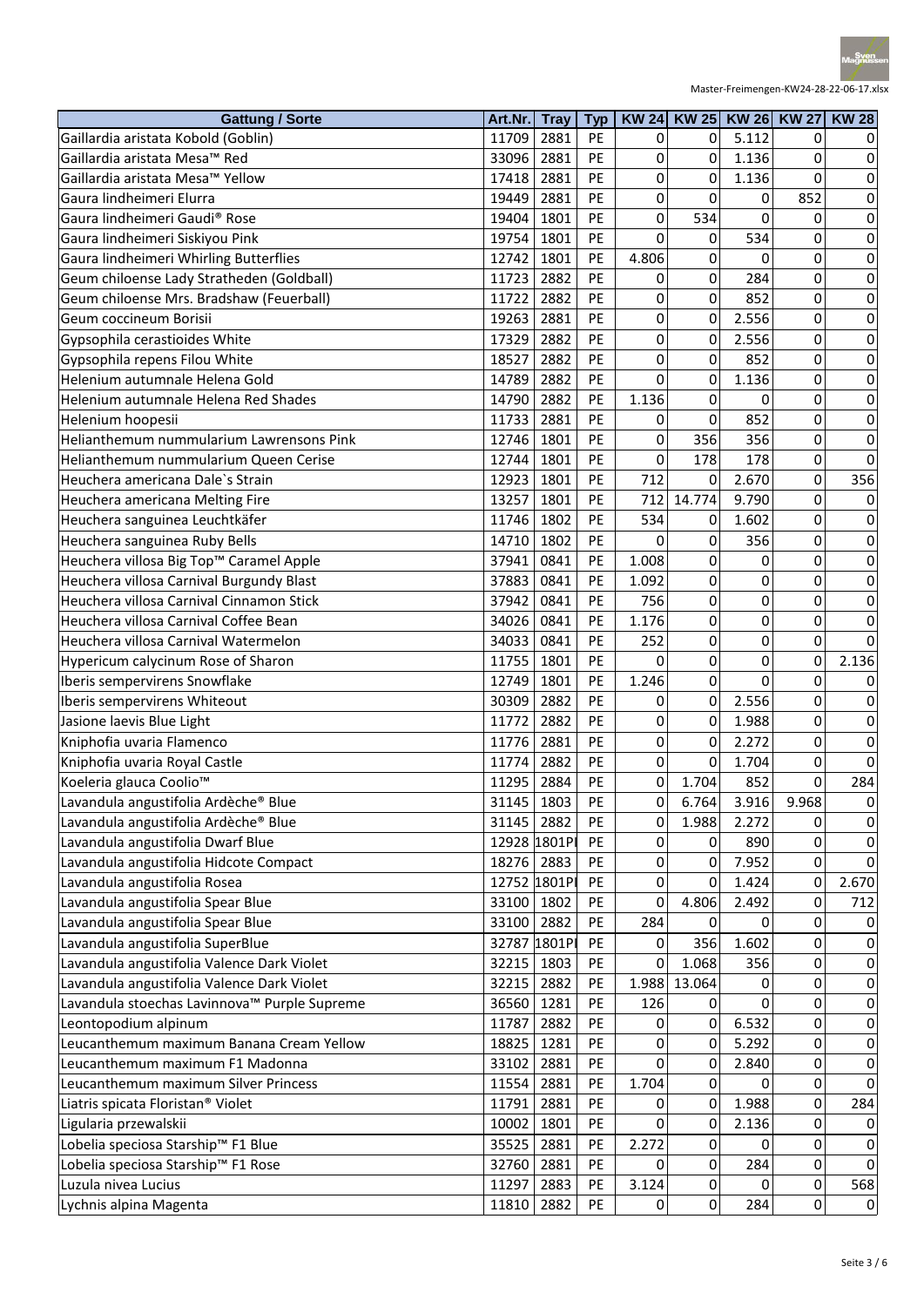

| <b>Gattung / Sorte</b>                          | Art.Nr. | <b>Tray</b> | <b>Typ</b> | <b>KW 24</b> |          | KW 25 KW 26 KW 27 |                | <b>KW 28</b>     |
|-------------------------------------------------|---------|-------------|------------|--------------|----------|-------------------|----------------|------------------|
| Lychnis chalcedonica Red                        | 11813   | 2882        | PE         | 0            | 0        | 568               | 0              | 0                |
| Malva moschata Alba                             | 11827   | 2882        | PE         | 0            | 0        | 1.136             | 0              | 0                |
| Malva moschata Rosea                            | 11828   | 2882        | PE         | 0            | 0        | 284               | 0              | $\mathbf 0$      |
| Malva sylvestris Zebrina                        | 13928   | 2881        | PE         | 0            | 0        | 1.988             | $\mathbf 0$    | 0                |
| Monarda didyma Red Shades                       | 12886   | 2882        | PE         | 0            | 0        | 2.556             | 0              | 0                |
| Papaver miyabeanum Pacino <sup>®</sup>          | 11861   | 2882        | PE         | $\mathbf 0$  | 0        | 284               | 0              | $\mathbf 0$      |
| Papaver nudicaule Pop-Up Mix                    | 11863   | 2882        | PE         | 0            | 0        | 568               | $\overline{0}$ | $\mathbf 0$      |
| Papaver orientale Beauty of Livermere           | 16446   | 2882        | PE         | 0            | 0        | 4.544             | 0              | 0                |
| Papaver orientale Brillant                      | 11872   | 2882        | PE         | 0            | 0        | 4.828             | $\mathbf 0$    | $\mathbf 0$      |
| Papaver orientale Royal Wedding                 | 15604   | 2882        | PE         | 0            | 0        | 3.408             | 0              | 0                |
| Pennisetum alopecuroides                        | 11302   | 2882        | PE         | $\mathbf 0$  | 0        | 6.816             | 0              | $\mathbf 0$      |
| Penstemon digitalis Husker Red                  | 11880   | 2882        | PE         | 0            | 0        | 284               | $\overline{0}$ | $\mathbf 0$      |
| Perovskia atriplicifolia Blue Steel             | 32893   | 1801        | PE         | 712          | 0        | 0                 | 0              | 0                |
| Perovskia atriplicifolia Bluesette              | 37871   | 1801        | PE         | 0            | 0        | 356               | $\mathbf 0$    | 178              |
| Phlox paniculata Famous White with Eye          | 33131   | 1281        | PE         | 0            | 0        | 126               | 0              | 0                |
| Phlox paniculata Ka-Pow Pink                    | 35907   | 1281        | <b>PE</b>  | 126          | 0        | 0                 | 0              | 0                |
| Phlox subulata Amazing Grace                    | 14426   | 1801        | PE         | 0            | 0        | 0                 | $\overline{0}$ | 356              |
| Phlox subulata Atropurpurea                     | 12769   | 1801        | PE         | 0            | 0        | 0                 | 0              | 356              |
| Phlox subulata Bavaria                          | 14427   | 1801        | PE         | $\mathbf 0$  | 0        | $\overline{0}$    | $\Omega$       | 178              |
| Phlox subulata Emerald Cushion Blue             | 12773   | 1801        | PE         | 0            | 356      | 3.738             | 178            | 1.424            |
| Phlox subulata Fabulous Blue Dark Center        | 32531   | 1801        | PE         | $\mathbf 0$  | 0        | 0                 | 0              | 1.246            |
| Phlox subulata Fabulous Dark Rose Eye           | 34095   | 1801        | PE         | 0            | 0        | $\mathbf 0$       | $\overline{0}$ | 1.246            |
| Phlox subulata Fabulous Rose                    | 19662   | 1801        | PE         | 0            | 0        | $\mathbf 0$       | 890            | 0                |
| Phlox subulata Fabulous White                   | 20861   | 1801        | PE         | $\mathbf 0$  | 0        | 178               | $\Omega$       | 890              |
| Phlox subulata Kimono Pink-White                | 16503   | 1801        | PE         | 0            | 0        | 0                 | 178            | 534              |
| Phlox subulata White Delight                    | 14371   | 1801        | PE         | $\mathbf 0$  | 0        | 0                 | 0              | 534              |
| Phlox subulata Zwergenteppich                   | 14632   | 1801        | PE         | 0            | 0        | $\mathbf 0$       | $\mathbf 0$    | 2.136            |
| Physostegia virginiana Crystal Peak White       | 17220   | 2881        | PE         | 0            | 0        | 852               | 0              | 0                |
| Physostegia virginiana Rose                     | 11887   | 2881        | PE         | 0            | 0        | 852               | $\mathbf 0$    | 0                |
| Polemonium caeruleum                            | 11898   | 2881        | PE         | 852          | 0        | 0                 | $\mathbf 0$    | 0                |
| Potentilla megalantha                           | 11906   | 2881        | PE         | 0            | 0        | 852               | 0              | $\boldsymbol{0}$ |
| Primula denticulata Prom Deep Rose              | 11943   | 2881        | PE         | 0            | $\Omega$ | 3.408             | 1.704          | 0                |
| Primula denticulata Prom Lilac                  | 11942   | 2881        | PE         | 284          | 0        | 2.840             | 1.704          | 0                |
| Primula denticulata Prom White                  | 11941   | 2881        | PE         | $\Omega$     | 0        | 2.840             | $\Omega$       | 0                |
| Primula rosea Grandiflora                       | 11947   | 2882        | PE         | 1.136        | 0        | 1.704             | 0              | 0                |
| Primula x pubescens Mix                         | 19463   | 2881        | PE         | 0            | 0        | 284               | 0              | $\pmb{0}$        |
| Prunella grandiflora Bella Violet Blue          | 18539   | 2881        | PE         | 284          | $\Omega$ | 0                 | $\Omega$       | 0                |
| Pulsatilla vulgaris Pulsar Red Shades           | 11965   | 1802        | PE         | 0            | 0        | 2.314             | 6.764          | 0                |
| Pulsatilla vulgaris Pulsar Violet Shades        | 11966   | 1802        | PE         | 712          | 0        | 7.832             | 3.204          | 534              |
| Pulsatilla vulgaris Pulsar White                | 11967   | 1802        | PE         | 890          | 0        | 14.596            | 6.764          | 1.424            |
| Rudbeckia fulgida GoldBlitz                     | 37210   | 1801        | PE         | 712          | 0        | 0                 | 0              | 0                |
| Rudbeckia fulgida Goldsturm                     | 11977   | 2881        | PE         | 1.136        | 0        | 21.584            | $\Omega$       | 0                |
| Rudbeckia hirta Rudy Double Lemon Exp.          | 37878   | 0841        | PE         | 0            | 336      | 0                 | 0              | 0                |
| Rudbeckia hirta Rudy Double Rose Yellow         | 37801   | 0841        | PE         | 2.100        | $\Omega$ | 0                 | 0              | 0                |
| Rudbeckia hirta Rudy Double Yellow Lemon        | 37803   | 0841        | PE         | 2.940        | 0        | 0                 | 0              | 0                |
| Rudbeckia hirta Rudy Fire                       | 37797   | 0841        | PE         | 9.912        | 9.240    | 0                 | 0              | 0                |
| Rudbeckia hirta Rudy Mini Yellow                | 37110   | 0841        | PE         | 1.344        | 0        | 0                 | 0              | $\pmb{0}$        |
| Rudbeckia hirta Rudy Mini Yellow Black          | 37111   | 0841        | <b>PE</b>  | 2.436        | 0        | 0                 | 0              | 0                |
| Rudbeckia hirta Rudy Orange Red Ring            | 37891   | 0841        | PE         | 84           | 0        | 0                 | 0              | 0                |
| Rudbeckia hirta Rudy Sunset                     | 37799   | 0841        | PE         | 336          | 0        | 0                 | $\mathbf 0$    | $\mathbf 0$      |
| Rudbeckia hirta Summerina™ Butterscotch Biscuit | 36519   | 0841        | PE         | 2.352        | 0        | 0                 | 0              | 0                |
| Rudbeckia hirta Summerina™ Orange               | 36521   | 0841        | PE         | 336          | 0        | 0                 | $\mathbf 0$    | $\pmb{0}$        |
| Rudbeckia hirta Summerina™ Pumpernickel         | 36518   | 0841        | PE         | 1.260        | 0        | 0                 | $\mathbf 0$    | 0                |
| Rudbeckia hirta Summerina™ Sizzling Sunset      | 37102   | 0841        | PE         | $\pmb{0}$    | 8.148    | 0                 | $\mathbf 0$    | 0                |
|                                                 |         |             |            |              |          |                   |                |                  |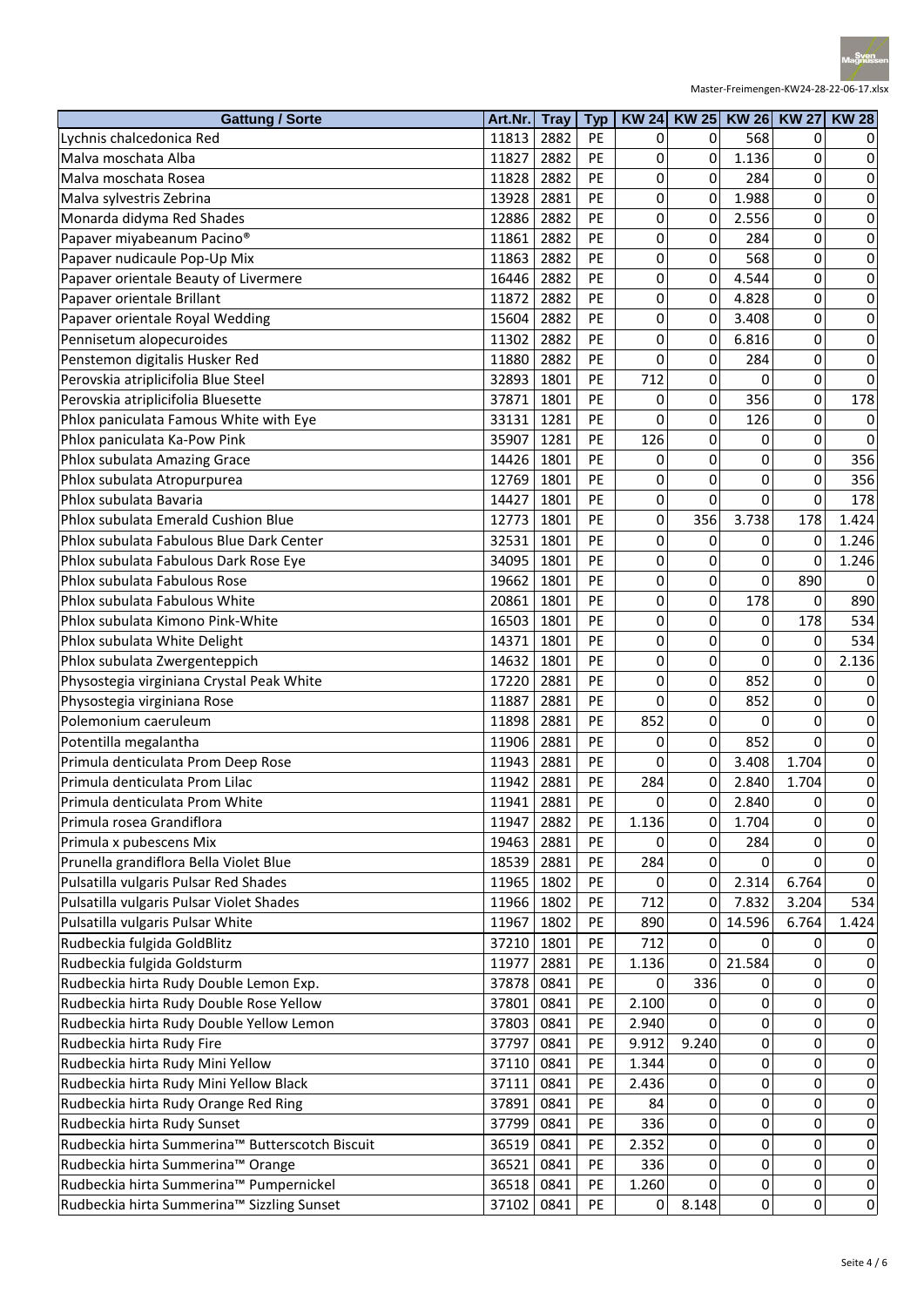

| <b>Gattung / Sorte</b>                         | Art.Nr. | <b>Tray</b> | <b>Typ</b> |             | KW 24 KW 25 | <b>KW 26</b> | <b>KW 27</b>   | <b>KW 28</b> |
|------------------------------------------------|---------|-------------|------------|-------------|-------------|--------------|----------------|--------------|
| Rudbeckia hirta Summerina™ Yellow              | 36520   | 0841        | PE         | 2.352       | 0           | $\Omega$     | 0              | 0            |
| Salvia argentea Artemis                        | 11981   | 1801        | PE         | 0           | 0           | 1.068        | 0              | 0            |
| Salvia nemorosa Caradonna                      | 19775   | 1281        | PE         | 0           | 8.568       | 10.458       | 882            | 504          |
| Salvia nemorosa Caradonna Compact              | 34441   | 1281        | PE         | 0           | 0           | 0            | 0              | 4.158        |
| Salvia nemorosa Marvel Blue                    | 32412   | 1281        | PE         | 0           | 0           | 378          | 0              | 0            |
| Salvia nemorosa Marvel Rose                    | 34821   | 1281        | PE         | 378         | 252         | 0            | 0              | 0            |
| Salvia nemorosa Rose Queen                     | 11985   | 2882        | PE         | 0           | 0           | 284          | 0              | 0            |
| Salvia nemorosa Schneehügel                    | 12776   | 1281        | PE         | 0           | 0           | 0            | 252            | 0            |
| Salvia nemorosa Sensation® Compact Bright Rose | 18831   | 1281        | PE         | 0           | 0           | 1.008        | 0              | 0            |
| Salvia nemorosa Sensation® Medium Deep Blue    | 15704   | 1281        | PE         | 0           | 0           | 126          | 0              | 0            |
| Salvia nemorosa Synchro Blue                   | 34747   | 2882        | PE         | 568         | 568         | 1.988        | $\overline{0}$ | $\pmb{0}$    |
| Salvia nemorosa Synchro Pink                   | 34748   | 2882        | PE         | 284         | 0           | 3.976        | 0              | $\pmb{0}$    |
| Salvia nemorosa Synchro White                  | 34733   | 2882        | PE         | 0           | 0           | 568          | 0              | $\mathbf 0$  |
| Santolina chamaecyparissus                     | 12777   | 1801        | PE         | 0           | 0           | 1.246        | 0              | 0            |
| Saponaria ocymoides Rose                       | 11988   | 2882        | PE         | 1.704       | 0           | 2.272        | 0              | 0            |
| Saxifraga x arendsii Marto Hot Rose            | 31462   | 1801        | <b>PE</b>  | 0           | 0           | 356          | 0              | $\pmb{0}$    |
| Saxifraga x arendsii Marto Picotee Red         | 34034   | 1801        | PE         | 0           | 0           | 356          | 0              | $\pmb{0}$    |
| Saxifraga x arendsii Marto Rose                | 20663   | 1801        | PE         | 0           | 0           | 178          | 0              | $\mathbf 0$  |
| Saxifraga x arendsii Pixi Pan Red              | 20668   | 1801        | PE         | 0           | 0           | 712          | 0              | 0            |
| Scabiosa columbaria Butterfly Blue             | 13712   | 1281        | PE         | 0           | 0           | 252          | 0              | 0            |
| Sedum acre Aurea                               | 18025   | 1801        | PE         | 0           | 0           | 1.246        | $\overline{0}$ | $\pmb{0}$    |
| Sedum album                                    | 12003   | 2882        | PE         | 284         | 0           | 0            | 0              | $\pmb{0}$    |
| Sedum album Coral Carpet                       | 18028   | 1801        | PE         | 0           | 0           | 534          | 0              | $\mathbf 0$  |
| Sedum cauticola Lidakense                      | 18030   | 1801        | PE         | 7.832       | 2.314       | 5.340        | 0              | $\pmb{0}$    |
| Sedum forsterianum Oracle                      | 16753   | 2883        | PE         | 568         | 0           | 284          | 0              | 0            |
| Sedum kamtschaticum Immergrün Bright Yellow    | 18034   | 1801        | PE         | 0           | 0           | 178          | $\overline{0}$ | $\pmb{0}$    |
| Sedum kamtschaticum Variegatum                 | 18036   | 1801        | PE         | 0           | 178         | 178          | 0              | $\pmb{0}$    |
| Sedum makinoi Yellow                           | 18035   | 1801        | PE         | 0           | 0           | 1.780        | 0              | $\mathbf 0$  |
| Sedum oreganum                                 | 16449   | 2883        | PE         | $\Omega$    | 0           | 1.420        | 0              | $\pmb{0}$    |
| Sedum reflexum                                 | 12004   | 2883        | PE         | 1.136       | 0           | 852          | 0              | 0            |
| Sedum reflexum Angelina                        | 18040   | 1801        | PE         | $\mathbf 0$ | 0           | 356          | 0              | 534          |
| Sedum selskianum                               | 12005   | 2883        | PE         | 2.840       | 0           | 0            | 0              | 0            |
| Sedum spectabile Brilliant                     | 12932   | 1281        | PE         | 0           | 0           | 1.638        | 0              | 0            |
| Sedum spurium Coccineum                        | 12006   | 2883        | PE         | 852         | 0           | 5.680        | 0              | 0            |
| Sedum spurium Tricolour                        | 18042   | 1801        | PE         | 0           | 0           | 356          | 0              | 0            |
| Sedum telephium Autumn Joy                     | 12933   | 1281        | PE         | 0           | 0           | 1.638        | 0              | 0            |
| Sedum telephium Matrona                        | 14273   | 1281        | PE         | 0           | 756         | 126          | 252            | 252          |
| Sedum telephium Seduction Cherry Chocolate     | 32450   | 1281        | PE         | 1.134       | 378         | 1.260        | 0              | $\mathbf 0$  |
| Sedum telephium Seduction Pink Passion         | 18836   | 1281        | PE         | 882         | 252         | 2.772        | $\Omega$       | 0            |
| Sedum telephium Seduction Rose Charm           | 35081   | 1281        | PE         | 3.654       | 882         | 1.512        | 0              | 0            |
| Sedum telephium Seduction Rosé Soirée          | 35083   | 1281        | PE         | 2.898       | 5.292       | 756          | 0              | $\pmb{0}$    |
| Sedum telephium Seduction Yellow Delicat       | 18837   | 1281        | PE         | 0           | 504         | 126          | 0              | 0            |
| Silene schafta Rose                            | 12013   | 2882        | PE         | 284         | 0           | 0            | 0              | 0            |
| Solidago canadensis Goldkind                   | 12016   | 2882        | PE         | 0           | 0           | 1.988        | 0              | 0            |
| Stipa tenuissima Pony Tails™                   | 11317   | 2884        | PE         | 0           | 0           | 0            | 0              | 3.408        |
| Tanacetum coccineum Robinsons Red              | 11971   | 2882        | PE         | 0           | 0           | 284          | 0              | 0            |
| Tanacetum coccineum Robinsons Rose             | 11972   | 2882        | PE         | 0           | 0           | 284          | 0              | 0            |
| Tellima grandiflora                            | 12022   | 2882        | <b>PE</b>  | 0           | 0           | 1.136        | 0              | 0            |
| Teucrium chamaedrys                            | 12023   | 2882        | PE         | 0           | 0           | 2.272        | 0              | 0            |
| Trollius chinensis Golden Queen                | 12032   | 2882        | PE         | 0           | 0           | 2.272        | 0              | 0            |
| Verbena bonariensis Violet Blue                | 12041   | 0842        | PE         | 84          | 0           | $\mathbf 0$  | 0              | $\pmb{0}$    |
| Verbena rigida Venosa                          | 15758   | 0844        | PE         | 420         | 0           | 588          | 0              | $\pmb{0}$    |
| Verbena rigida Venosa                          | 15758   | 2882        | PE         | 4.260       | 0           | 1.988        | 0              | $\pmb{0}$    |
| Veronica austriaca Royal Blue                  | 12055   | 2882        | PE         | 1.988       | 0           | $\mathbf 0$  | 0              | $\pmb{0}$    |